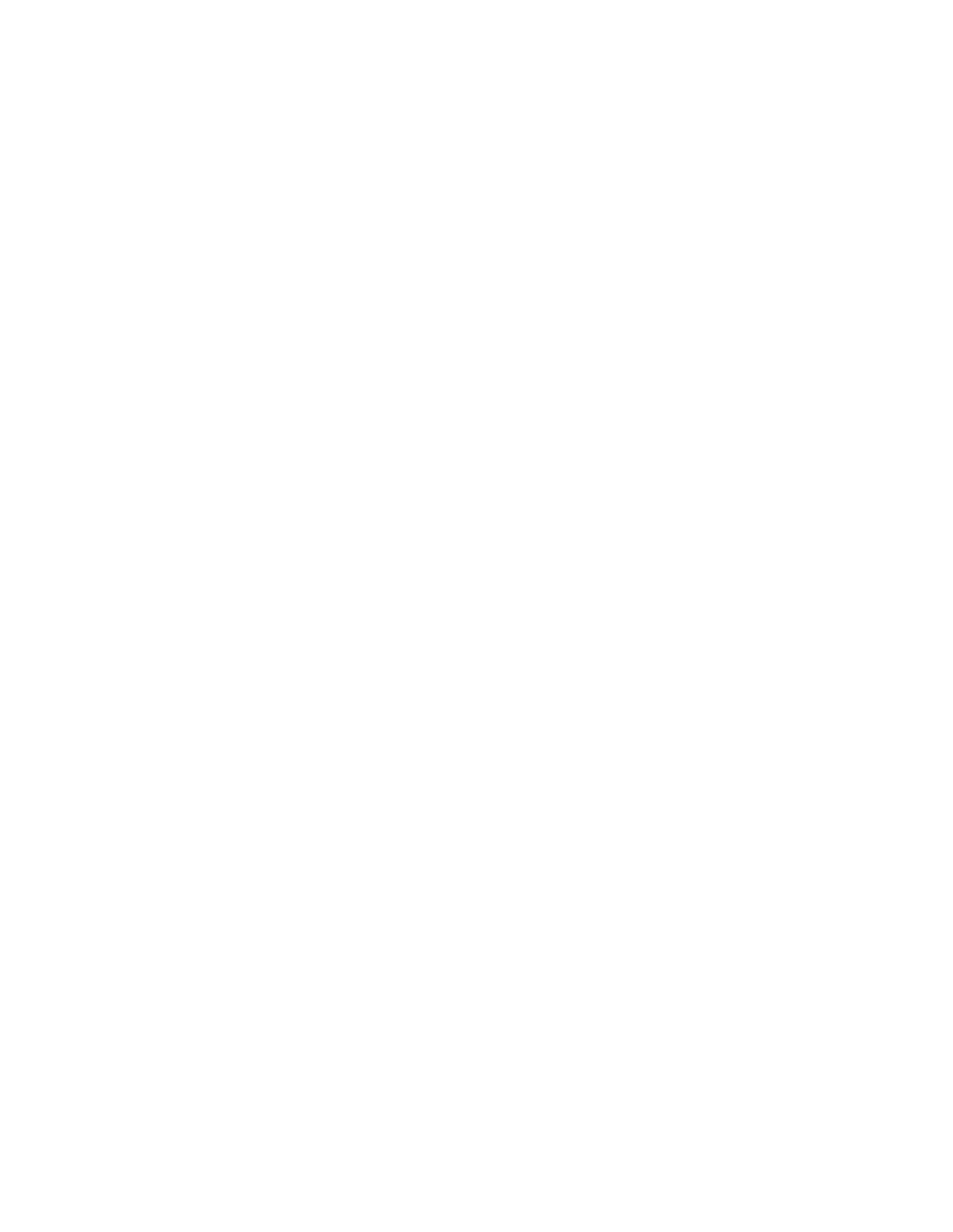# Baruch Prophecy

*Presider* Arise Jerusalem and stand on high, and look about toward the east and behold your children, gathered to together from the rising to the setting sun at the word of the Holy One, rejoicing that God has remembered them.

> For they went out from you on foot led away by their enemies, but the Lord will bring them back to you riding high in honor as children of the kingdom.

✥ Blessed be the name of the Lord, henceforth and forever more.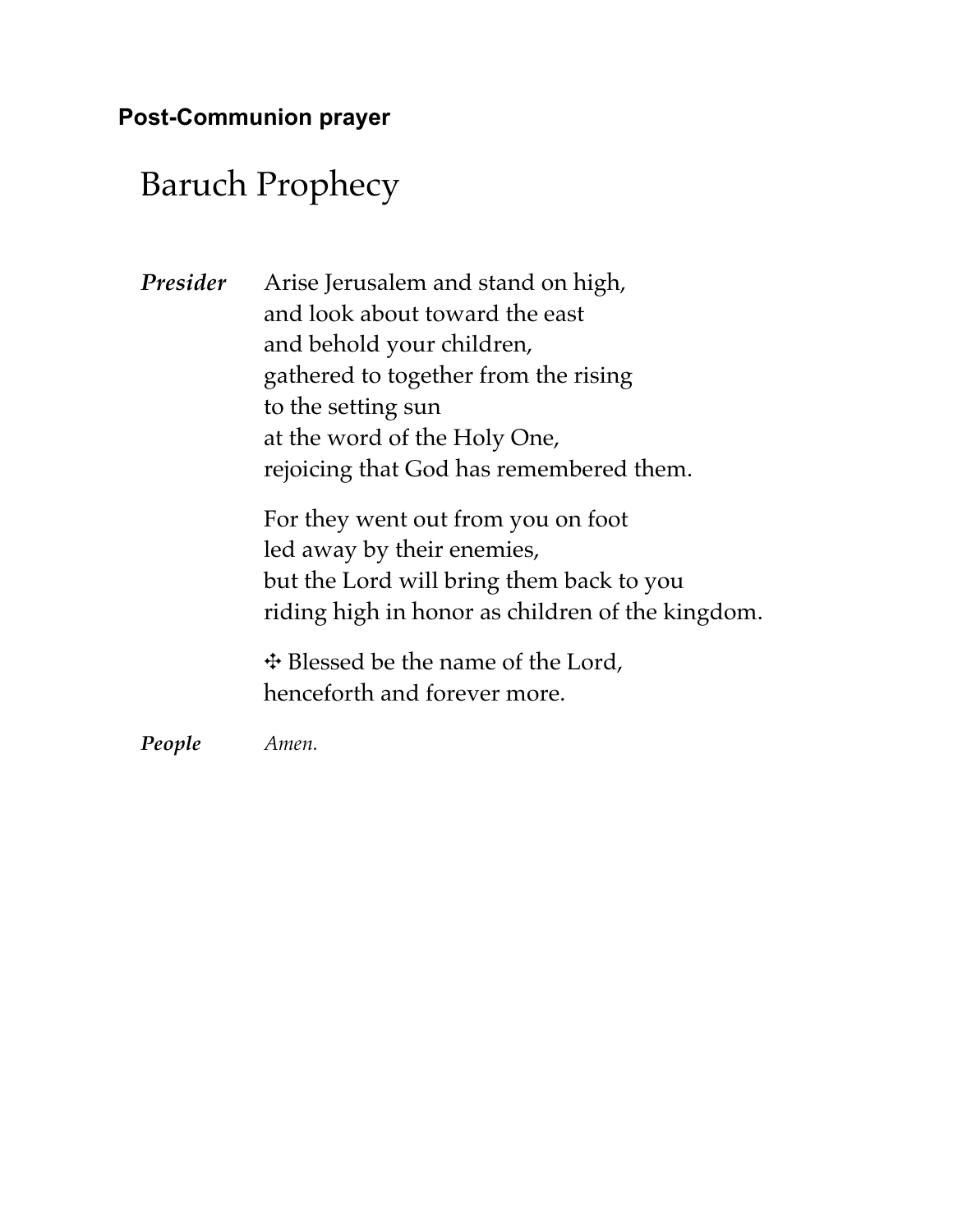## Isaiah Blessing

**Presider** Come, all who are thirsty, come to the waters. Come, you who have no food, come and eat; come and buy without money, without price.

> The Lord has made a covenant with you to love you faithfully forever.

You shall go out with joy and be led forth with peace.

✥ This is the promise the Lord has said it.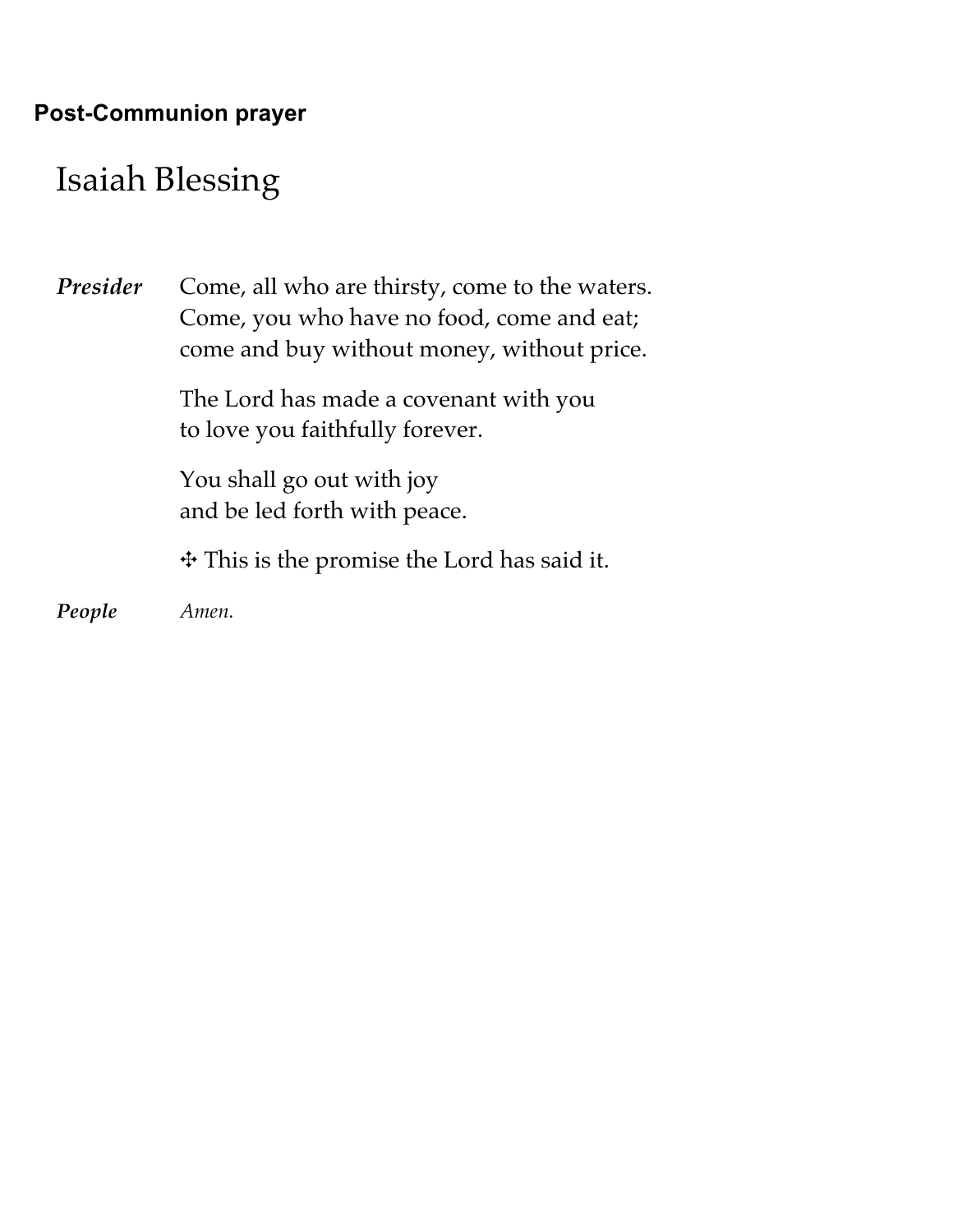#### **Post-communion prayer**

# Wisdom Blessing

| Presider | Wisdom is brilliant, she never fades.<br>By those who love her, she is easily seen,<br>by those who seek her, she is readily found. |
|----------|-------------------------------------------------------------------------------------------------------------------------------------|
|          | She is a breath of God's power,<br>an image of God's goodness,<br>the eternal light and mirror of God's glory.                      |
|          | Now let $\ddagger$ Wisdom do all things, renew all things,<br>and pass into holy souls everywhere<br>to make them friends of God.   |
| People   | Amen.                                                                                                                               |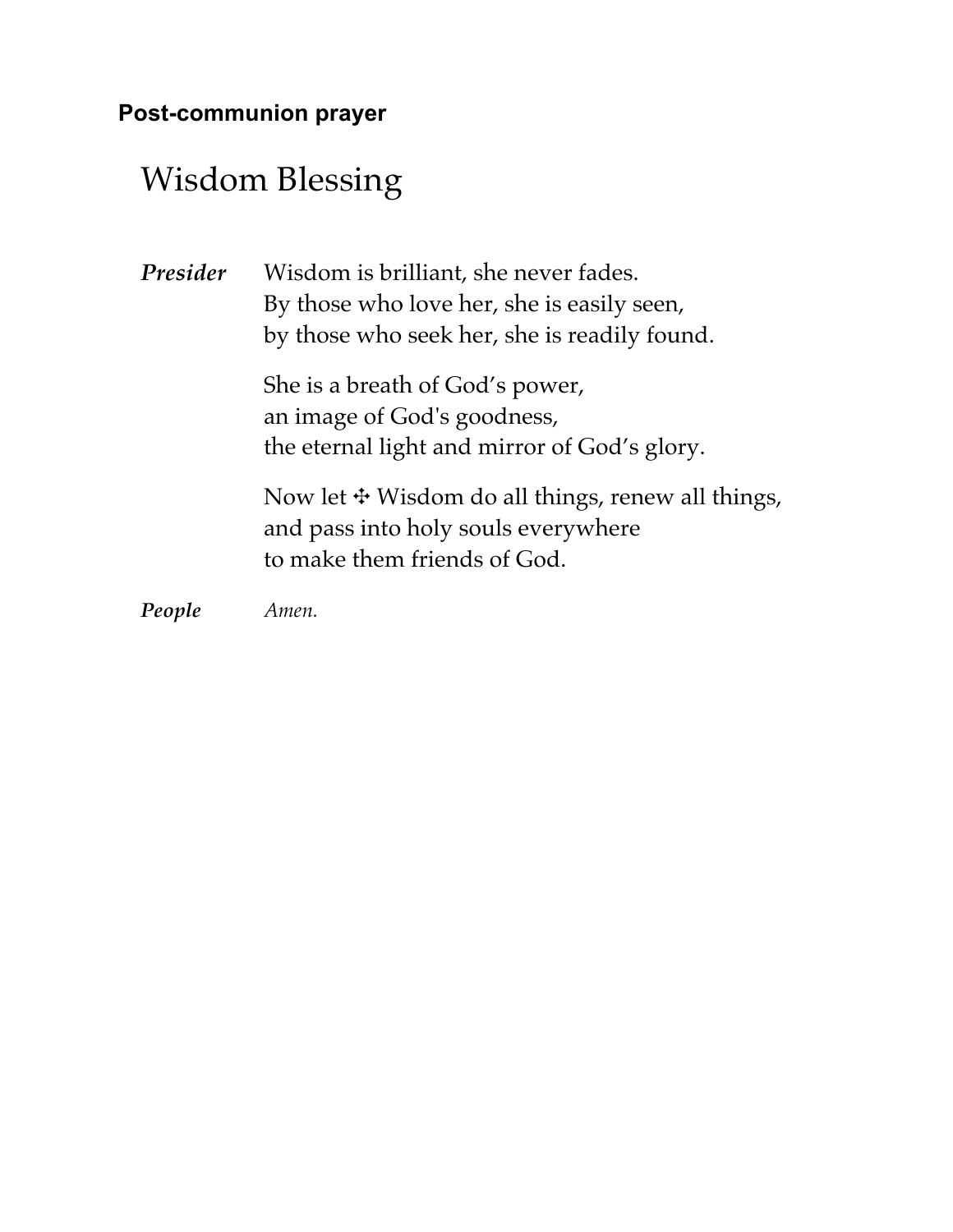## Christmastide

Presider Go with us, O Lord, as we journey to the heavenly country, that following your star we may not wander in the darkness of this world's night, while you who are the true and living way shine with us to the journeys end. ✥ Blessed be the name of the Lord, henceforth and forever more.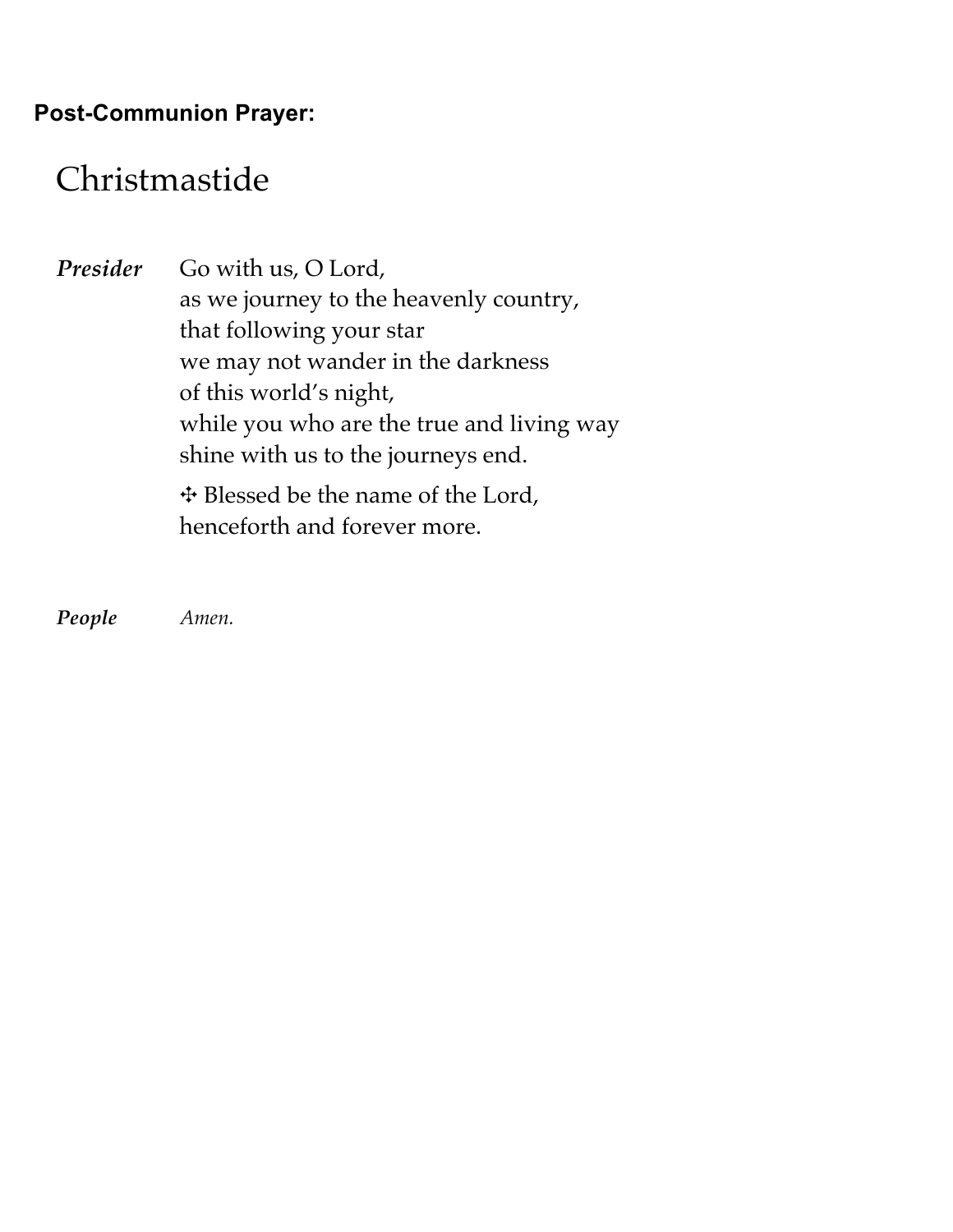# Ash Wednesday

| Presider | In union with God,<br>the heart absorbs the Lord<br>and the Lord the heart,<br>and the two become one.                                                                                                                                                                                |
|----------|---------------------------------------------------------------------------------------------------------------------------------------------------------------------------------------------------------------------------------------------------------------------------------------|
|          | Open your hearts in joy<br>to receive the coming of your God<br>and embrace his friendship,<br>through Jesus Christ our Lord.                                                                                                                                                         |
| People   | Amen.                                                                                                                                                                                                                                                                                 |
| Or       |                                                                                                                                                                                                                                                                                       |
| Presider | Take our broken body and<br>join it gently to the body of your son.<br>Shower us with the gift of grief<br>and the hope of laughter.<br>Lead us through these dust dry days<br>to the wellspring of life,<br>where the stillness shall be dancing<br>and the darkness shall be light. |
| People   | Amen.                                                                                                                                                                                                                                                                                 |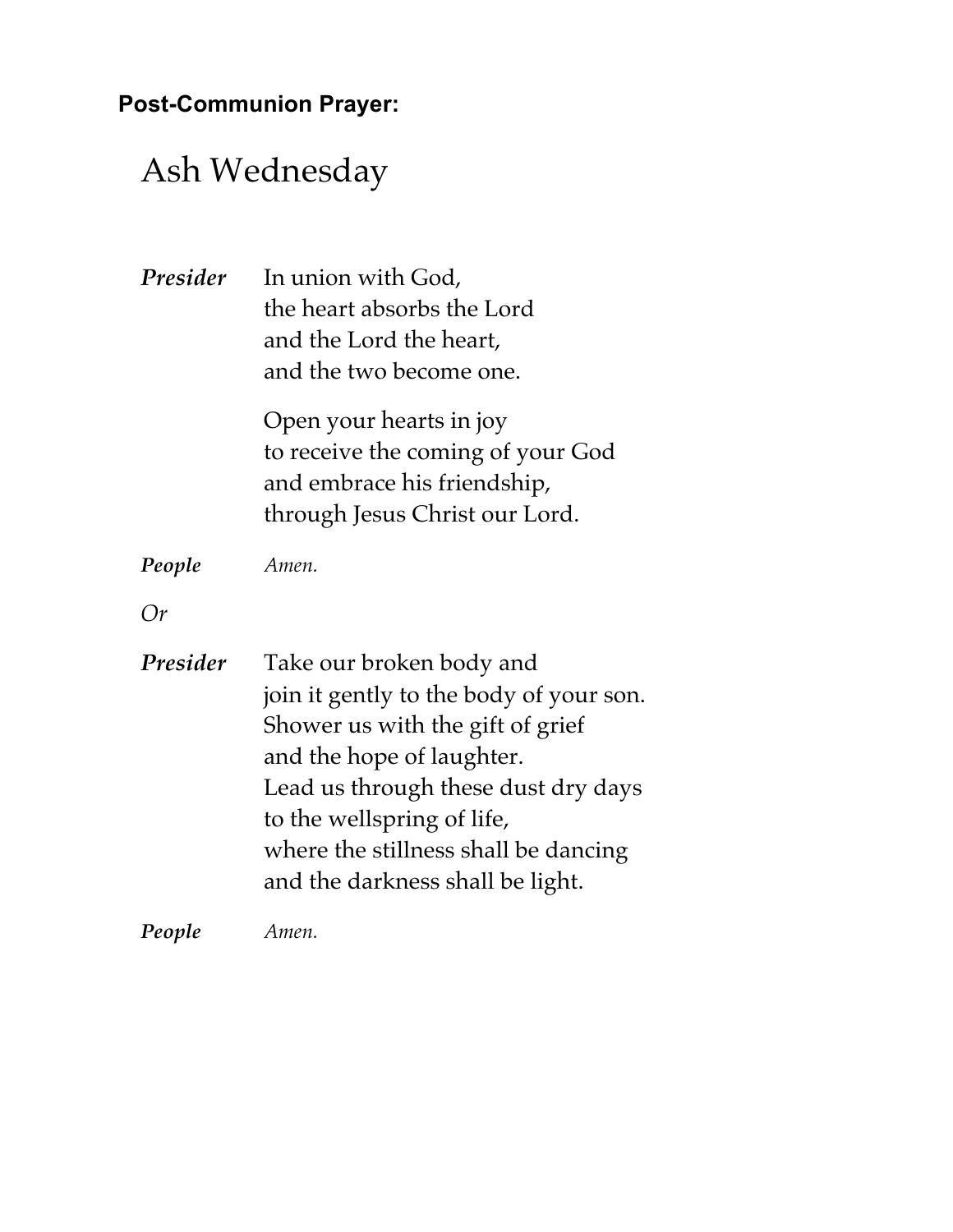## The Season of Lent

Presider O God, you made us from the dust of the earth. Now raise us up and help us turn toward you with open hearts, beholding your glory, that by your grace we may receive everlasting life.

*People Amen.*

*Or…*

**Presider** Return to God with all your heart: remove the burdens of the poor, let the oppressed go free, and speak evil no more. Offer your food to the hungry and care for the afflicted, and your light will break forth like the dawn.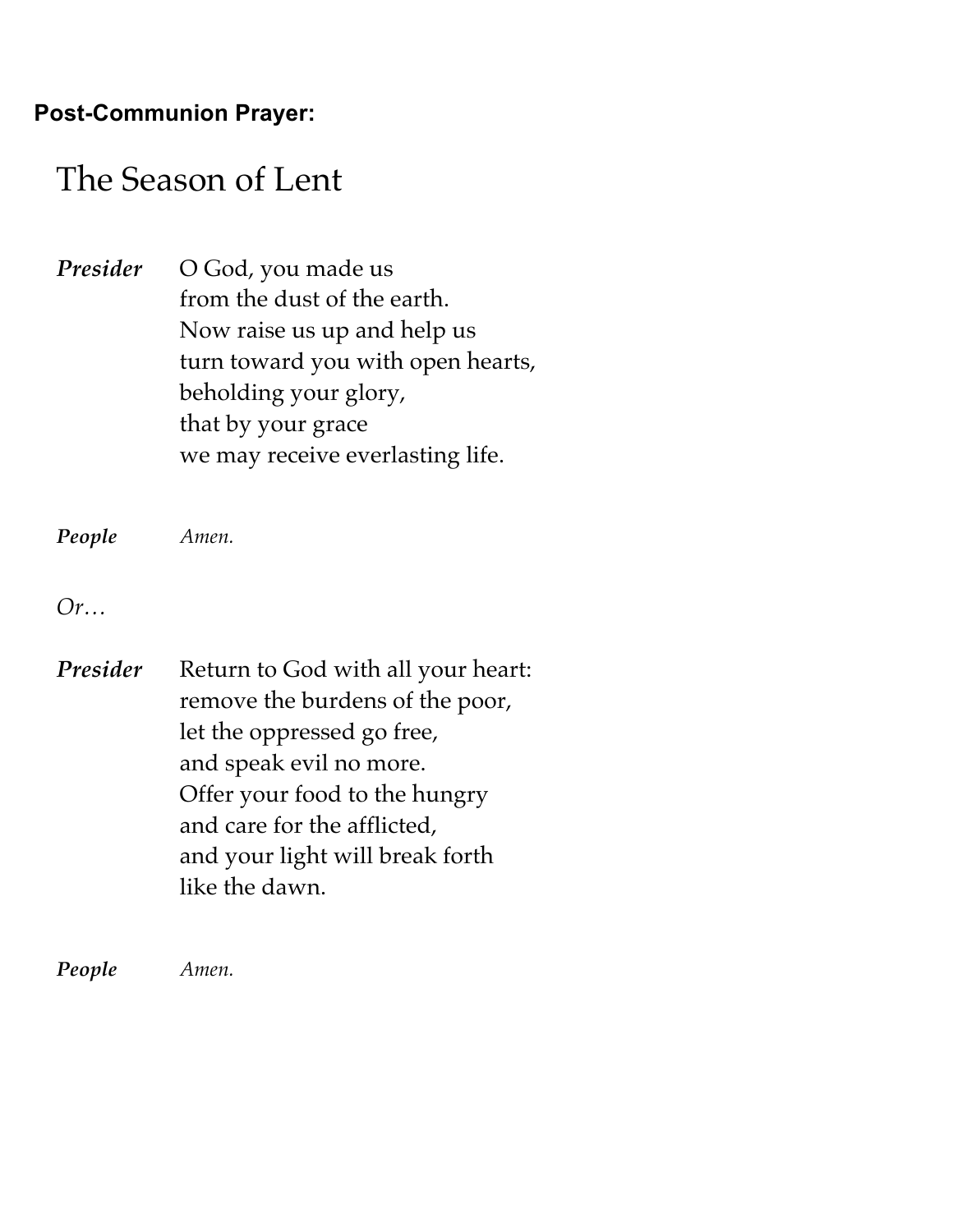## Palm Sunday

*Presider* Almighty God, we pray you graciously to behold this your family, for whom our Lord Jesus Christ was willing to be betrayed, and given into the hands of sinners, and to suffer death upon the cross; who now lives and reigns with you and the Holy Spirit, one God, for ever and ever.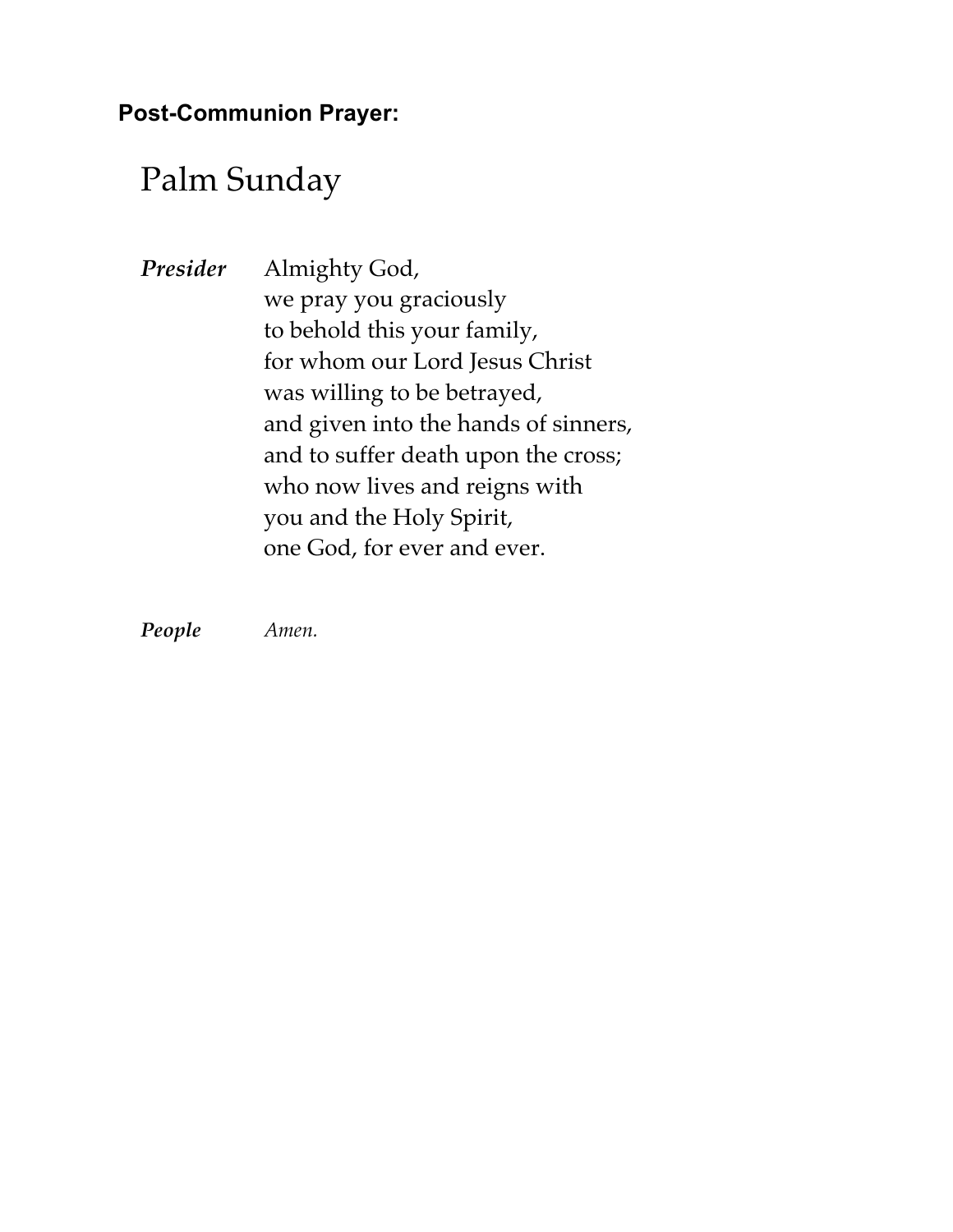# Revelation Prophecy (Eastertide)

*Presider* Alleluia! The Lord our God, sovereign over all, has begun her reign! Exult and shout for joy and do her homage, for the wedding day of the Lamb has come! His bride has made herself ready, and for her dress she has been given fine linen, clean and shining. Happy are those who are invited to wedding-supper of the Lamb!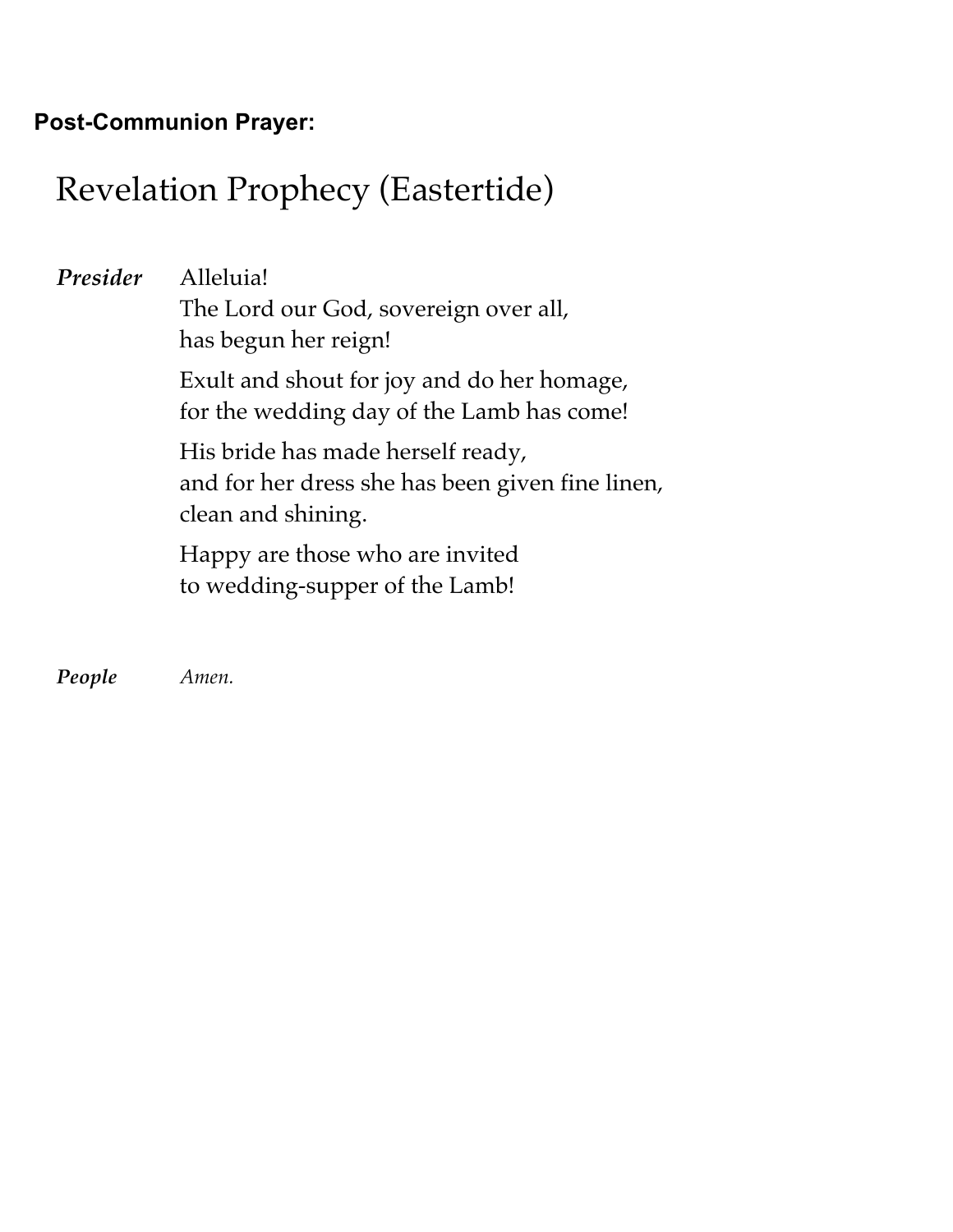# Ezekiel Prophecy (Pentecost)

*Presider* Now come from the four winds, O breath, and breathe on the dead, that they may live. Let the dry bones come together, bone to bone. Let flesh and sinews cover them, let the breath of God come into them, and they will rise and stand again on their own soil, a living multitude: because the LORD has opened the graves and brought us up from the dead. He has breathed into us, and we will live. This is the promise, the LORD has said it.

*All Amen.*